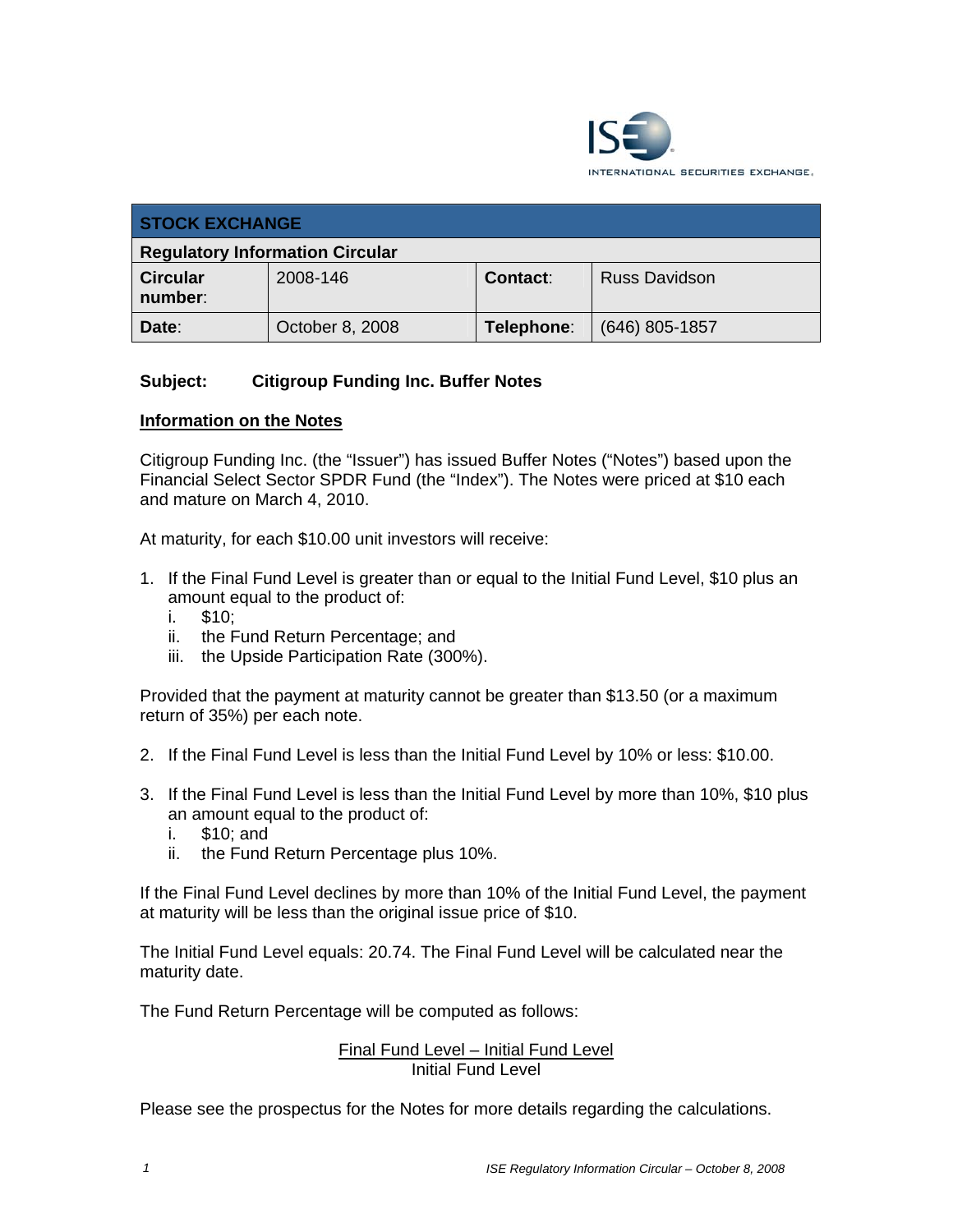It is expected that the market value of the Notes will depend substantially on the value of the Index and may be affected by a number of other interrelated factors including, among other things: the general level of interest rates, the volatility of the Index, the time remaining to maturity, the dividend yield of the stocks comprising the Index, and the credit ratings of the Issuer.

Trading in the Notes on ISE is on a UTP basis and is subject to ISE equity trading rules. The Notes will trade from 9:00 a.m. until 4:00 p.m. Eastern Time. Equity Electronic Access Members ("Equity EAMs") trading the shares during the Pre-Market Session are exposed to the risk of the lack of the calculation or dissemination of underlying index value or intraday indicative value ("IIV"). For certain derivative securities products, an updated underlying index value or IIV may not be calculated or publicly disseminated in the Pre-Market hours. Since the underlying index value and IIV are not calculated or widely disseminated during Pre-Market hours, an investor who is unable to calculate implied values for certain derivative securities products during Pre-Market hours may be at a disadvantage to market professionals.

Equity EAMs also should review NASD Notice to Members 03-71 for guidance on trading these products. The Notice reminds members of their obligations to: (1) conduct adequate due diligence to understand the features of the product; (2) perform a reasonable-basis suitability analysis; (3) perform customer-specific suitability analysis in connection with any recommended transactions; (4) provide a balanced disclosure of both the risks and rewards associated with the particular product, especially when selling to retail investors; (5) implement appropriate internal controls; and (6) train registered persons regarding the features, risk and suitability of these products.

**This Regulatory Information Bulletin is not a statutory Prospectus. Equity EAMs should consult the Trust's Registration Statement, SAI, Prospectus and the Fund's website for relevant information.**